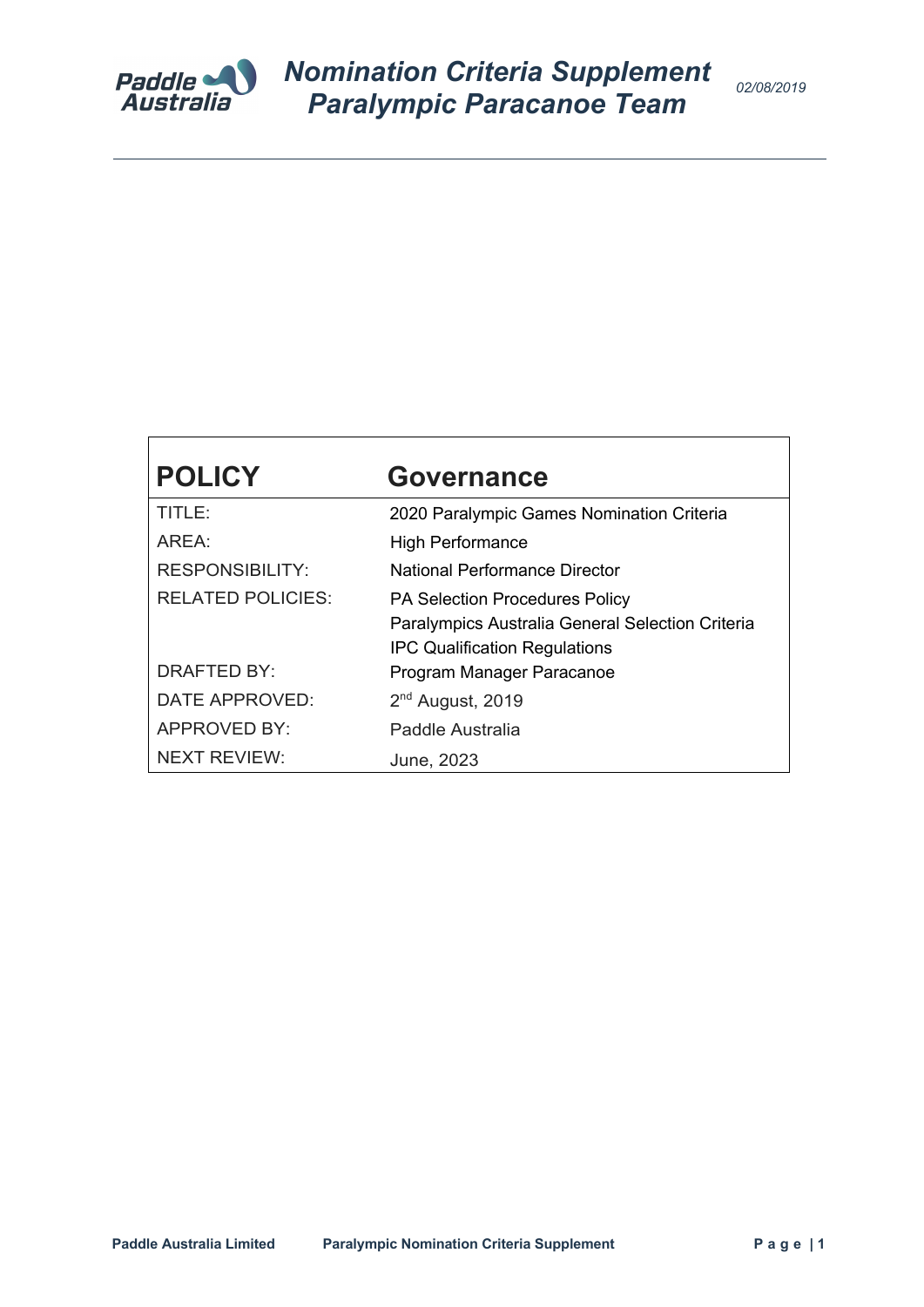

## **CONTENTS**

| $\mathbf{1}$   |                                                                 |  |
|----------------|-----------------------------------------------------------------|--|
| 2 <sub>1</sub> |                                                                 |  |
| 2.1.           |                                                                 |  |
| 2.2.           |                                                                 |  |
| 2.3.           |                                                                 |  |
| 2.4.           |                                                                 |  |
| 2.5.           |                                                                 |  |
| 2.6.           |                                                                 |  |
| 2.7.           |                                                                 |  |
| 2.8.           |                                                                 |  |
| 2.9.           |                                                                 |  |
| 210            | NOMINATION CONDITIONAL - CONTINUING FORM, FITNESS AND MEDICAL & |  |
|                |                                                                 |  |
| 3.             |                                                                 |  |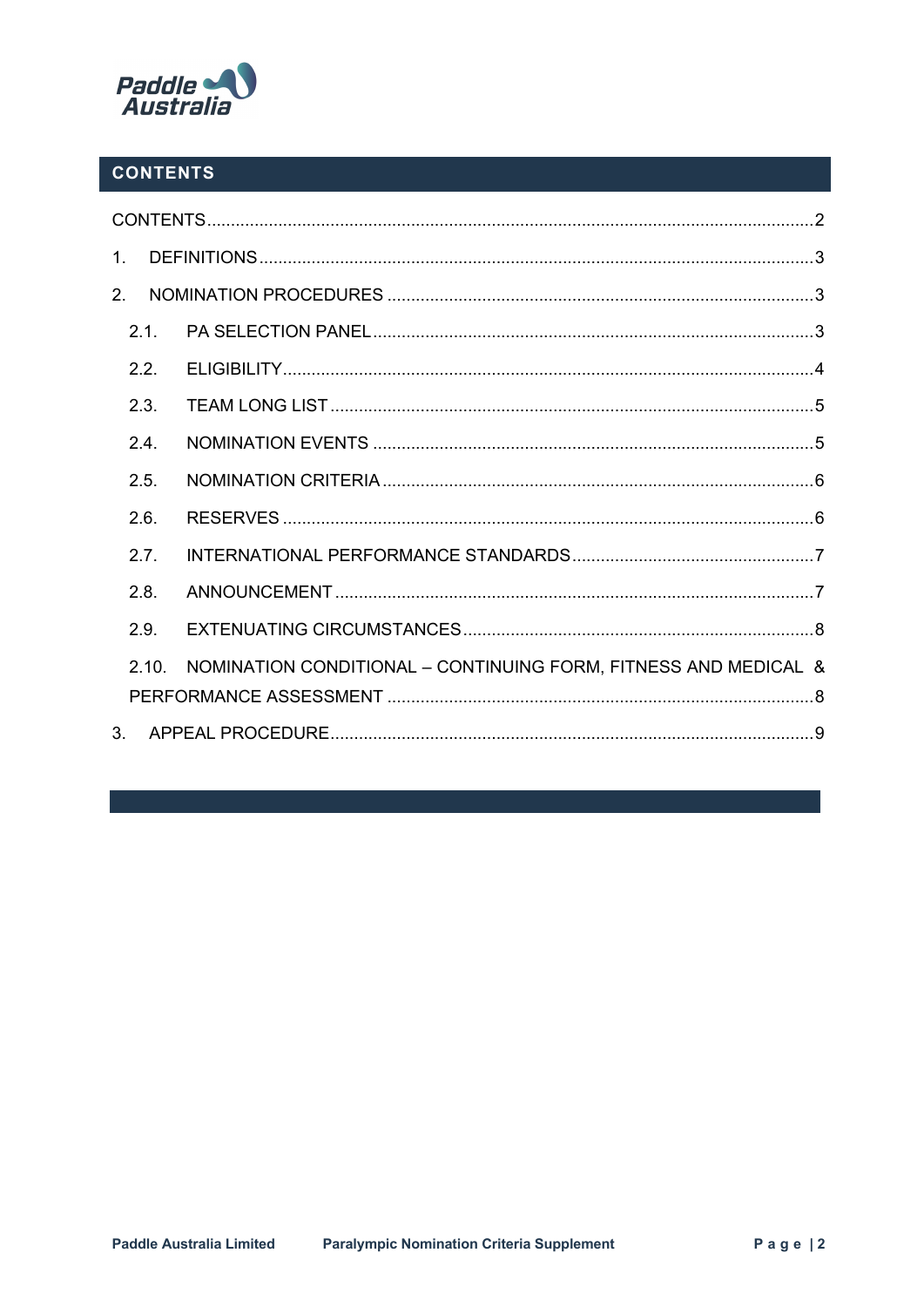

### **1. DEFINITIONS**

In these Criteria, the following words have the following respective meanings:

| "Policy"                                       | means the Policy adopted by the Board of PA that governs the<br>selection of athletes to Paddle Australia Teams. With regards<br>to this criteria, it specifically relates to the nomination of athletes<br>to Paralympics Australia, as opposed the selection of Athletes<br>to Paddle Australia Teams. |
|------------------------------------------------|----------------------------------------------------------------------------------------------------------------------------------------------------------------------------------------------------------------------------------------------------------------------------------------------------------|
| "Class"                                        | means the six (6) different classifications as applied to each<br>athlete based on their impairment. (KL1, KL2, KL3, VL1, VL2<br>and VL3).                                                                                                                                                               |
| "Criteria"                                     | means this Nomination Criteria Supplement.                                                                                                                                                                                                                                                               |
| "Paralympic Event"                             | means one of the Tokyo 2020 Paralympic event categories of<br>Paracanoe, being: Men's KL1, KL2, KL3, VL2, VL3 and<br>Women's: KL1, KL2, KL3, VL2. All Paralympic Event distances<br>are 200m.                                                                                                            |
| "PA"                                           | means Paddle Australia Ltd, the recognised governing body for<br>Canoeing in Australia                                                                                                                                                                                                                   |
| "IPC"                                          | means the International Paralympic Committee.                                                                                                                                                                                                                                                            |
| "International<br><b>Performance Standard"</b> | means the 2020 "Paralympic IPS" for the relevant Event listed<br>in the table set out at Schedule A of this Criteria.                                                                                                                                                                                    |
| "Team"                                         | means the Australian Paralympic Team to compete at the<br>2020 Tokyo Paralympic Games.                                                                                                                                                                                                                   |

Words not defined in these Criteria have the meaning ascribed to them in the Constitution of PA or the Policy unless a contrary meaning appears from the context.

Furthermore, where there is a conflicting statements between the Policy and either this Nomination Criteria Supplement or the Paralympic Australia General Selection Criteria, then latter two documents will take precedence.

#### **2. NOMINATION PROCEDURES**

The process of selecting athletes is a two stage process. PA will nominate athletes to Paralympics Australia based on the nomination criteria outlined below. Following nomination, the Paralympics Australia Board will be the sole selector of the Team.

#### 2.1. PA SELECTION PANEL

In accordance with the Policy, the PA Selection Panel members are:

• Shaun Stephens / National Performance Director (chair)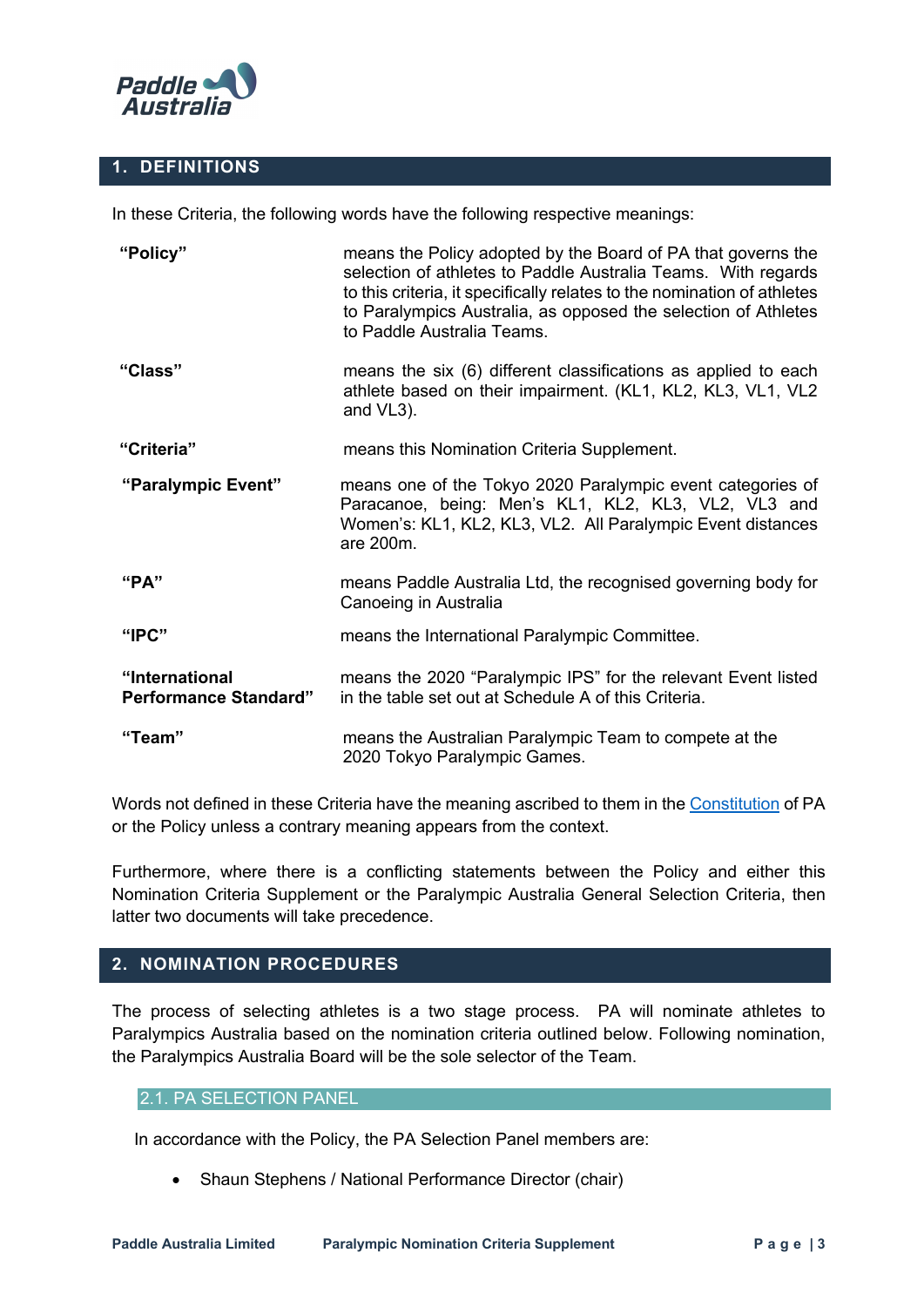

- Greg Kaeding / PA Sprint Technical Committee
- David Rhodes / PA Selection Panel
- Hannah Davis / PA Selection Panel
- Tahnee Norris / Program Manager Paracanoe

#### 2.2. ELIGIBILITY

- 2.2.1. In order to be eligible for nomination to the Team, athletes must comply with the Policy; and
- 2.2.2. Nationality: Any athlete nominated to the Team must be a national of Australia as determined by the IPC Athlete Nationality Policy detailed within the IPC Handbook.

The IPC Athlete Nationality Policy can be accessed by following this link: http://www.paralympic.org/the-ipc/handbook

- 2.2.3. Classification:
	- 2.2.3.1. Only qualified athletes that meet the ICF Para-Canoe classification rules, have been allocated an international sport class and an appropriate sport class status by an International Canoe Federation (ICF) classification panel, as outlined, will be eligible to be nominated to the Team.
	- 2.2.3.2. Athletes hold an international classification, listed on the ICF Para-Canoe master-list, with a sports class status of 'Confirmed' or 'Review' with a review date after 31 December 2020.
	- 2.2.3.3. Athletes agree to abide by the ICF Para-Canoe classification rules and regulations, the IPC Athlete Classification Code and any relevant Paddle Australia and Paralympics Australia classification policies and requirements, including attending classification assessment as required.
	- 2.2.3.4. Athletes agree to complete any classification education modules as released by the ICF, Paddle Australia or Paralympics Australia.
	- 2.2.3.5. Athletes agree to disclose previous classification documentation and/or medical diagnostic documentation from relevant specialists for classification which may include;
		- a) Providing medical diagnostic information detailing the athlete's underlying health condition and eligible impairment.
		- b) Undertaking any additional medical assessment or provide further medical diagnostic information as required by Paddle Australia, Paralympics Australia or the ICF for the purpose of classification
		- c) If an athlete has any medical intervention, or if changes occur to the athlete's impairment which may impact on their classification, athletes must provide medical documentation to Paddle Australia, Paralympics Australia or the ICF.
	- 2.2.3.6. Athletes agree to notify Paddle Australia, Paralympics Australia or the ICF if there is any change to assistive devices, or equipment used, which may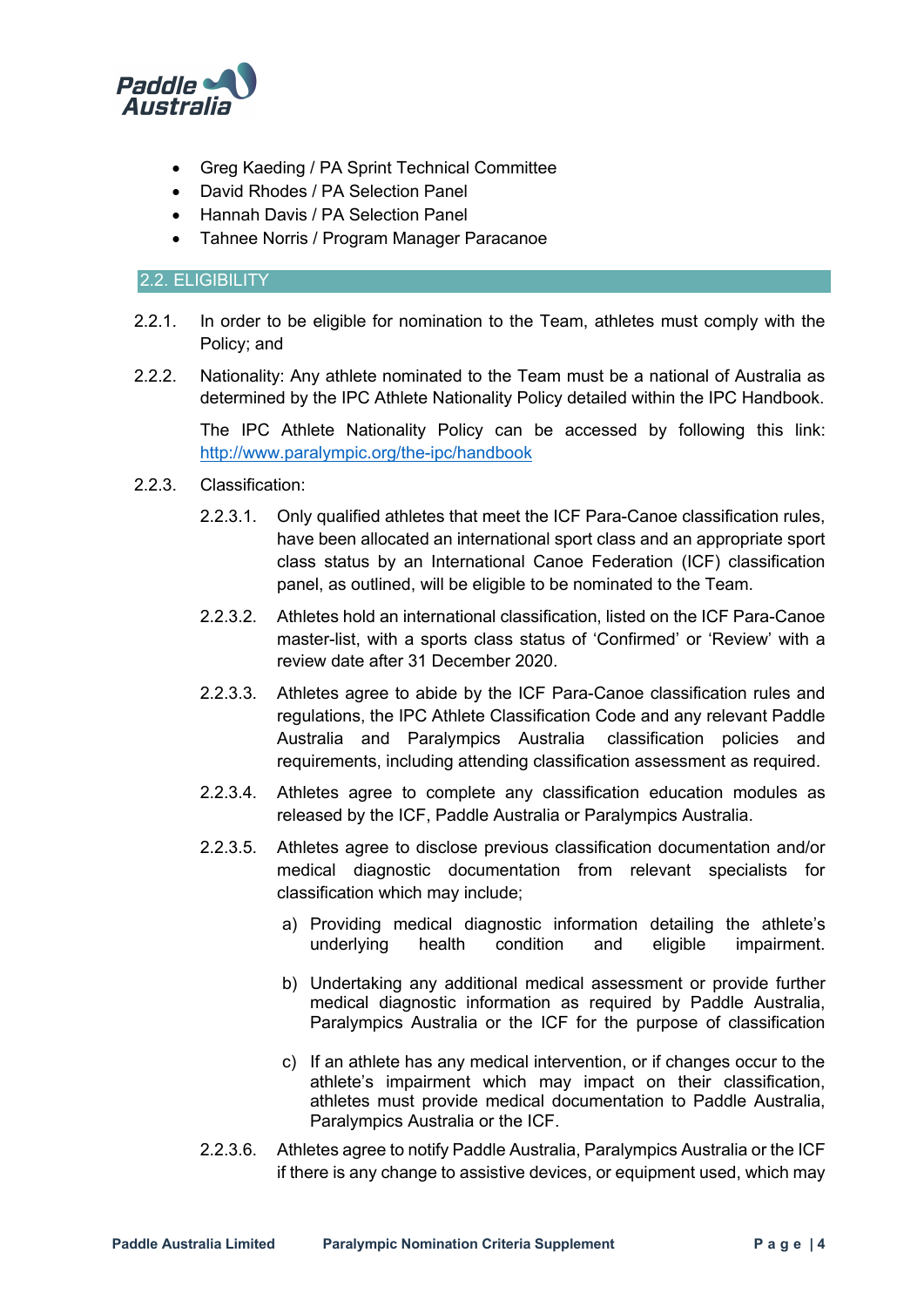

impact their classification in any way, and agrees to undergo further classification assessment if required.

- 2.2.3.7. Athletes have not breached the ICF classification rules and regulations, or the IPC Athlete Classification Code, unless the athlete has been sanctioned for the breach and has completed the sanction imposed (unless the sanction was equal to or greater than 2 years, in which case the athlete is ineligible for nomination). For purpose of this clause, a breach may include, among other things:
	- a) An athlete under investigation for International Misrepresentation where a notice has been issued, or the athlete has been sanctioned under the ICF Classification Rules and Regulations; or
	- b) A failure to comply with an athlete's obligations under the ICF Classification Rules and Regulations.
- 2.2.3.8. Paralympics Australia reserves the right to review the selection of athletes, including deselection, if exceptional circumstances arise that relate to the athlete classification for the sport or classification qualification criteria as detailed in the Tokyo 2020 Paralympic Games Qualification Guide.

#### 2.3. TEAM LONG LIST

- 2.3.1. Long List: For the purpose only of identifying prospective members of the Team, PA will maintain a Long List of athletes.
- 2.3.2. For the avoidance of doubt, membership of the Long List does not increase decrease or otherwise affect an athlete's prospects of being nominated by PA, or being selected by Paralympics Australia, to the Team.
- 2.3.3. As a member of the Long List, athletes agree:
	- a) to comply with this Criteria; and
	- b) to comply with the Policy; and
	- c) that they are bound by the Paralympics Australia General Selection Criteria;

#### 2.4. NOMINATION EVENTS

- 2.4.1. The following competitions will be utilised for the purpose of nominating athletes to the Team:
	- **a) International:** 2019 ICF Paracanoe World Championships (Szeged) – 21-24 August
	- **b) Domestic:** 2020 Paddle Australia Canoe Sprint Championships (Penrith) – 11-15 March
- 2.4.2. To be nominated to the Team, athletes must be available to tour with the Team between  $25<sup>th</sup>$  July –  $6<sup>th</sup>$  September 2020, unless extenuating circumstances apply, according to Clause 2.9.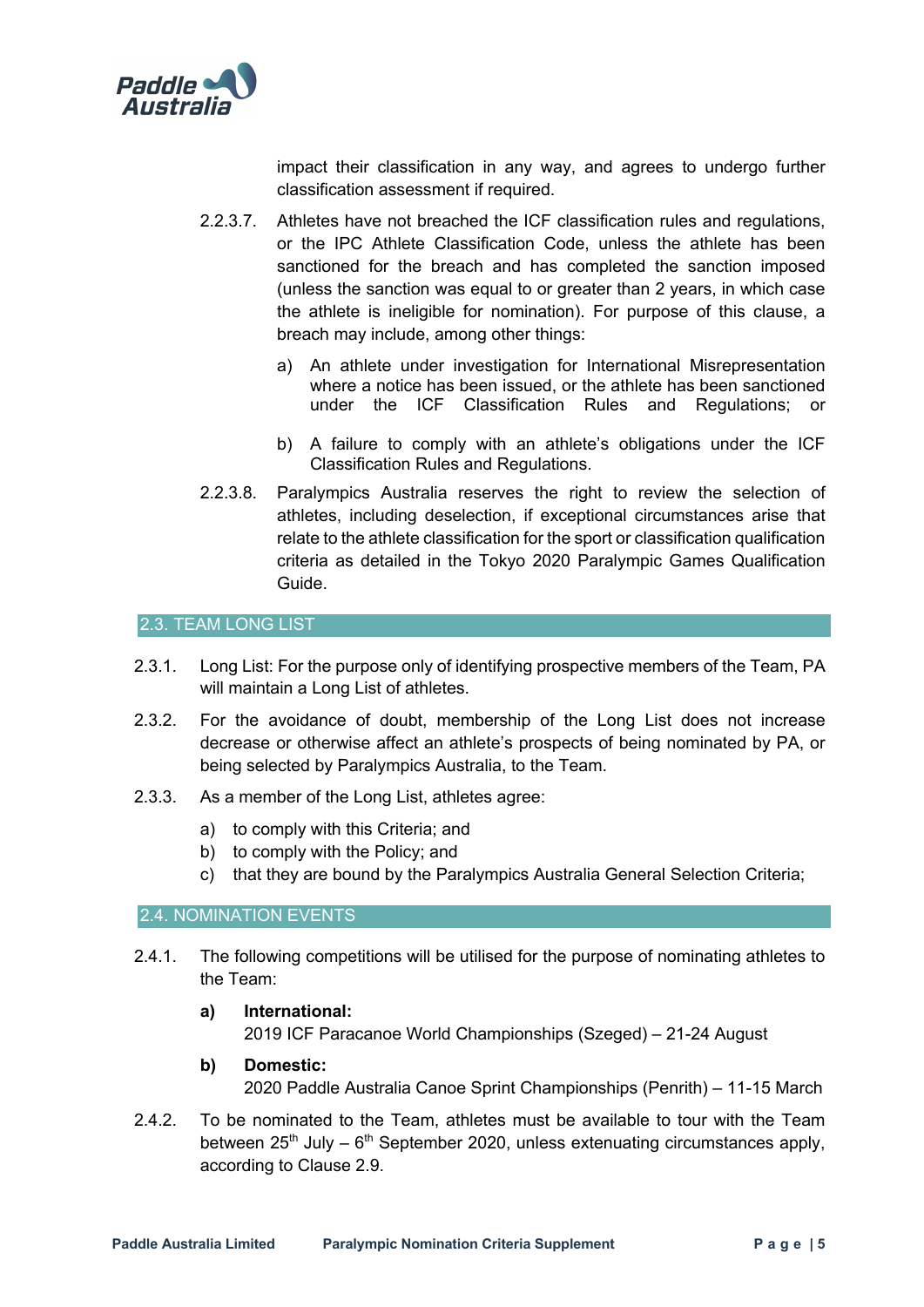

#### 2.5. NOMINATION CRITERIA

The following nomination criteria will be applied in each Paralympic Class and is subject to Paddle Australia securing Paralympic Quota position(s) in that Class from the ICF.

There will be 3 nomination opportunities:

- 2.5.1. **International Early Nomination Criteria:** Athletes will be nominated to the Team in each respective Class, as follows:
	- 2.5.1.1.  $1<sup>st</sup>$  place at the 2019 ICF Paralympic World Championships, subject to fulfilling Ongoing Form and Fitness requirements as per Clause 2.10 of this nomination criteria.
- 2.5.2. **Domestic Nomination Criteria:** Athletes will be nominated to the Team in each respective Class, up to the maximum number of quota places awarded to Australia, as follows:
	- 2.5.2.1. Place in the Top 2 in their Class of a Paralympic Event at the 2020 Paddle Australia Canoe Sprint Championships AND demonstrate the ability of achieving the relevant IPS in neutral conditions for their Class, as defined in Clause 2.7.
	- 2.5.2.2. The Selection Panel is NOT obliged to select a minimum number of Athlete(s) in any Class or Paralympic Event and the maximum number will be determined by the maximum number of quota positions awarded to Australia.
- 2.5.3. **International Late Nomination Criteria:** Subject to Australia achieving additional Quota Positions at the 2020 ICF Paracanoe World Championships, athletes will be nominated to the Team in each respective Class, up to the maximum number of quota places awarded to Australia for each Class, as follows:
	- 2.5.3.1. Any athlete, not yet nominated, who fulfils the Domestic Nomination Criteria by placing in the Top 2 of their Class of a Paralympic Event, and;
	- 2.5.3.2. demonstrate the ability of achieving the relevant IPS in neutral conditions for their Class, as defined in Clause 2.7.

#### 2.6. RESERVES

If the number of athletes who achieve the criteria is greater than the number of eligible quota positions, then reserves will be named in order of finishing position at the 2020 Paddle Australia Canoe Sprint Championships. Reserve athletes will be selected to contest the 2020 Paralympic World Championships. Nevertheless, reserves will not be members of the Australian Paralympic Team until such time they are confirmed replacements to the Team. It will be at the complete discretion of the NPD as to whether any of the Reserves will travel with the team during any lead up events or training camps between the 2020 ICF Paracanoe World Championships and the Paralympic Games.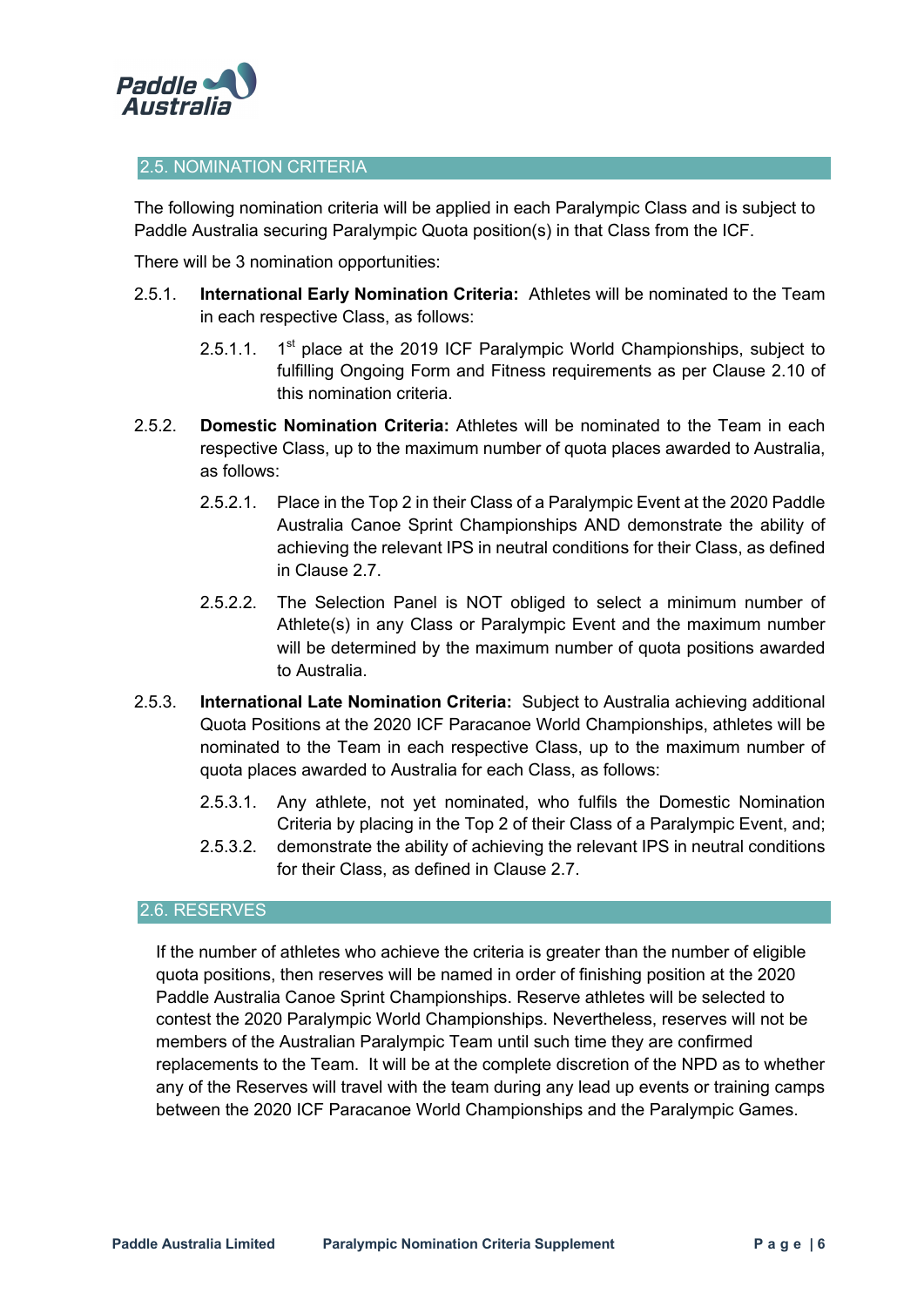

#### 2.7. INTERNATIONAL PERFORMANCE STANDARDS

- 2.7.1 For the purpose of applying International Performance Standards (IPS) for Domestic Nomination, the IPS for all Paralympic Classes will be updated in September, 2019. The updated 2020 Paracanoe IPS will be set out in Schedule A of this criteria and will be applied at the absolute discretion of the Selection Panel according to Clause 2.7.2.
- 2.7.2 Where listed in the criteria that there is a requirement for athletes to 'demonstrate the ability' to achieve the 2020 International Performance Standard (IPS), means an athlete has:
	- 2.7.2.1 Achieved the necessary IPS in neutral conditions at one of the following events:
		- 2019 ICF Paracanoe World Championships, Szeged (HUN), or;
		- 2020 PA Canoe Sprint Grand Prix 2, Penrith NSW, or;
		- 2020 Paddle Australia Canoe Sprint Championships, Penrith, NSW
	- 2.7.2.2 The assessment of neutral conditions and the final decision of whether any athlete has demonstrated the ability to achieve IPS is at the absolute discretion of the Selection Panel, based on the influence of external conditions that may either positively or negatively influence the ability of an athlete to achieve the IPS. Such conditions include, but is not limited to, wind speed/direction, water temperature, wave size and currents.
	- 2.7.2.3 If, in any of the above listed events, there is unfavorable conditions and the Selection Panel requires further evidence of an athlete's ability to achieve IPS, they may consider the following:
		- Relevant performance times in relation to IPS from the athlete within the past 12months, or
		- Relative performances against other athletes who have achieved IPS within the past 12mths
		- Conducting a separate trial to be organised prior to March 30, 2020.
		- Approved Extenuating Circumstances according to Clause 2.9

#### 2.8. ANNOUNCEMENT

- 2.8.1 Subject to confirmation of athlete quotas for the 2020 Paralympic Games, and any pending appeal received by PA under the Policy, announcement of selection to the Team will be made by Paralympics Australia following confirmation by the Paralympics Australia Board.
- 2.8.2 Subject to Paddle Australia receiving additional quota positions following the 2020 ICF Paracanoe World Championships, athletes earning International Late Nomination, will be announced by Paralympics Australia following confirmation by the Paralympics Australia Board.
- 2.8.3 The final deadline for nominating Athletes is the  $15<sup>th</sup>$  June, 2020.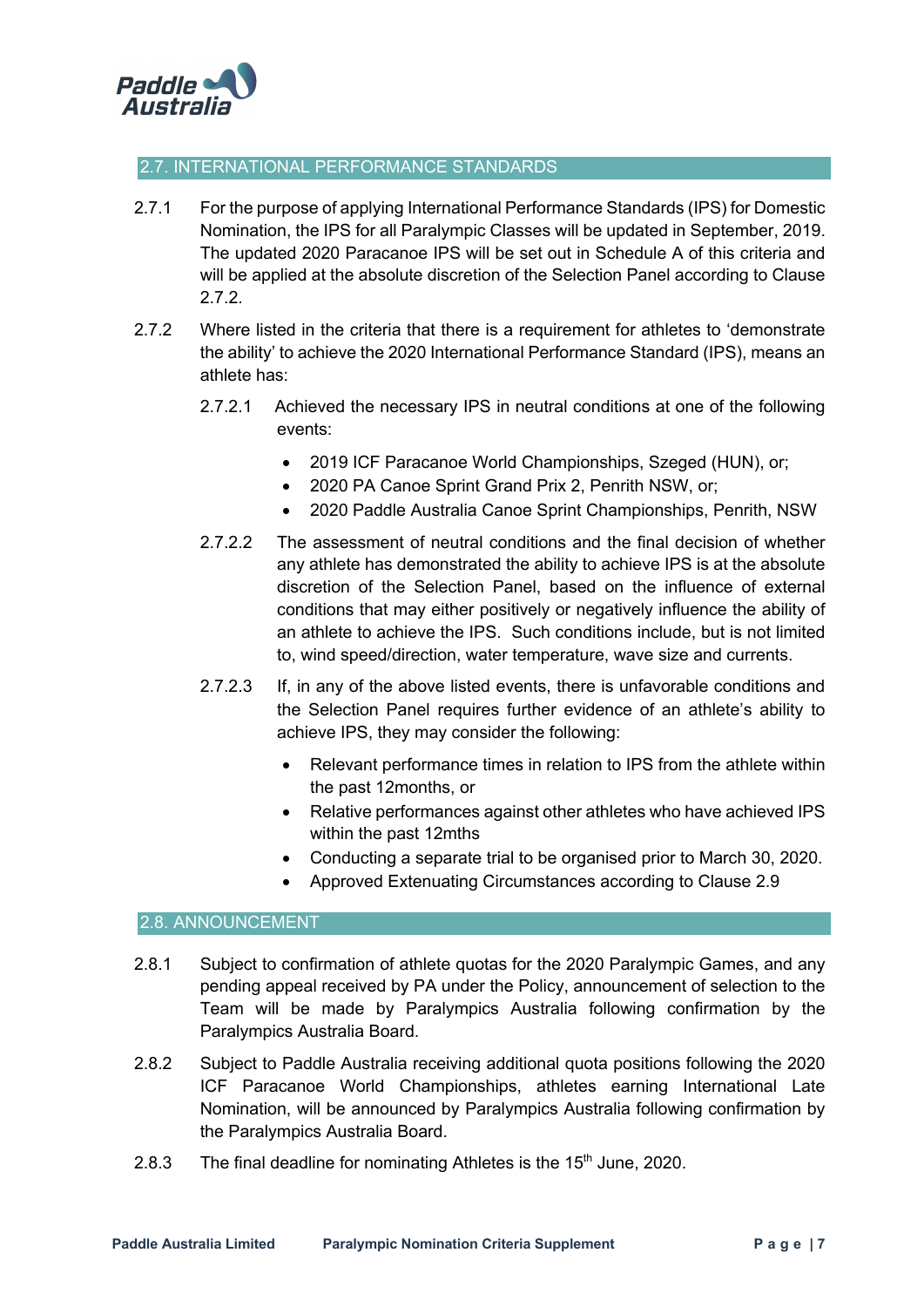

#### 2.9. EXTENUATING CIRCUMSTANCES

- 2.9.1 Notwithstanding anything contained within this Criteria, an athlete may apply in writing to the PA Chief Executive Officer (CEO), to consider Extenuating Circumstances incorporating substantive evidence to support the application. This application must be received as soon as practically possible and no later than 2 hours following the final paracanoe event of the 2020 Paddle Australia Canoe Sprint Championships.
- 2.9.2 Only Extenuating Circumstances which prevent an athlete from meeting the Nomination Criteria will be considered. In considering the performances of athletes at the Nomination Event(s), the Chief Executive Officer at its absolute discretion, may recommend to the Selection Panel that they give weight to Extenuating Circumstances.
- 2.9.3 For the purposes of this Policy, "Extenuating Circumstances" means:
	- a) injury or illness;
	- b) equipment failure (where applicable);
	- c) travel delays;
	- d) bereavement or disability arising from death or serious illness of an immediate family member;
	- e) an unanticipated event occurring at the Nomination Event(s); and/or
	- f) any other factors reasonably considered by the Chief Executive Officer at its absolute discretion, and recommended to the Selection Panel to constitute Extenuating Circumstances.
- 2.9.4 Subsequent to the PA CEO accepting the Extenuating Circumstance application, a decision in each case of the weight afforded to the Extenuating Circumstances will be made by the Selection Panel on an individual basis at its absolute discretion.

#### 2.10. NOMINATION CONDITIONAL – CONTINUING FORM, FITNESS AND MEDICAL & PERFORMANCE ASSESSMENT

- 2.10.1 All athletes achieving International Early Nomination at the 2019 ICF Paracanoe World Championships are nominated subject to demonstration of continued form, fitness and medical assessment obligations. This includes but is not limited to the following:
	- a) Place in the Top 2 in their Class of a Paralympic Event at the 2020 Paddle Australia Canoe Sprint Championships AND demonstrate the ability of achieving the relevant IPS in neutral conditions for their Class, as defined in Clause 2.7.
- 2.10.2 An athlete may be required to undergo an independent medical and/or performance assessment. The performance assessment will be at the absolute discretion of the National Performance Director (NPD) and may be designed race or trial at a time agreed with the NPD.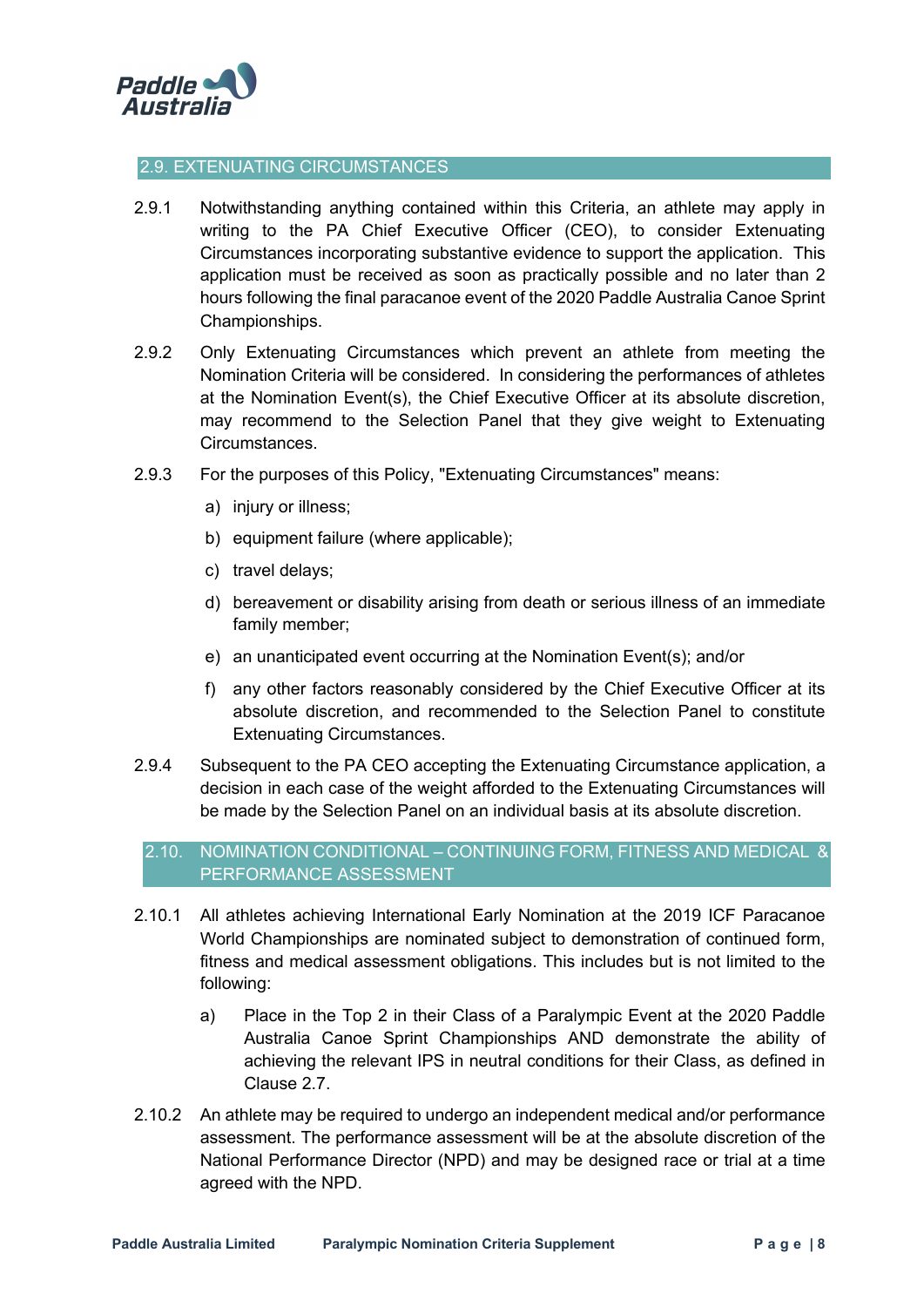

2.10.3 Paddle Australia may request the removal of any selected athlete where it determines that the athlete fails to meet the Continuing Form, Fitness and Medical Assessment and/or has breached the provisions of the PA selection criteria, however any decision to remove a selected athlete from the 2020 Australian Paralympic Team will be determined by Paralympics Australia in its sole and absolute discretion.

### **3. APPEAL PROCEDURE**

The process for appeals is outlined in the Policy. For the purpose of this criteria, where the Policy references selection and/or non-selection to a PA Team, the interpretation should be nomination and/or non-nomination to Paralympics Australia.